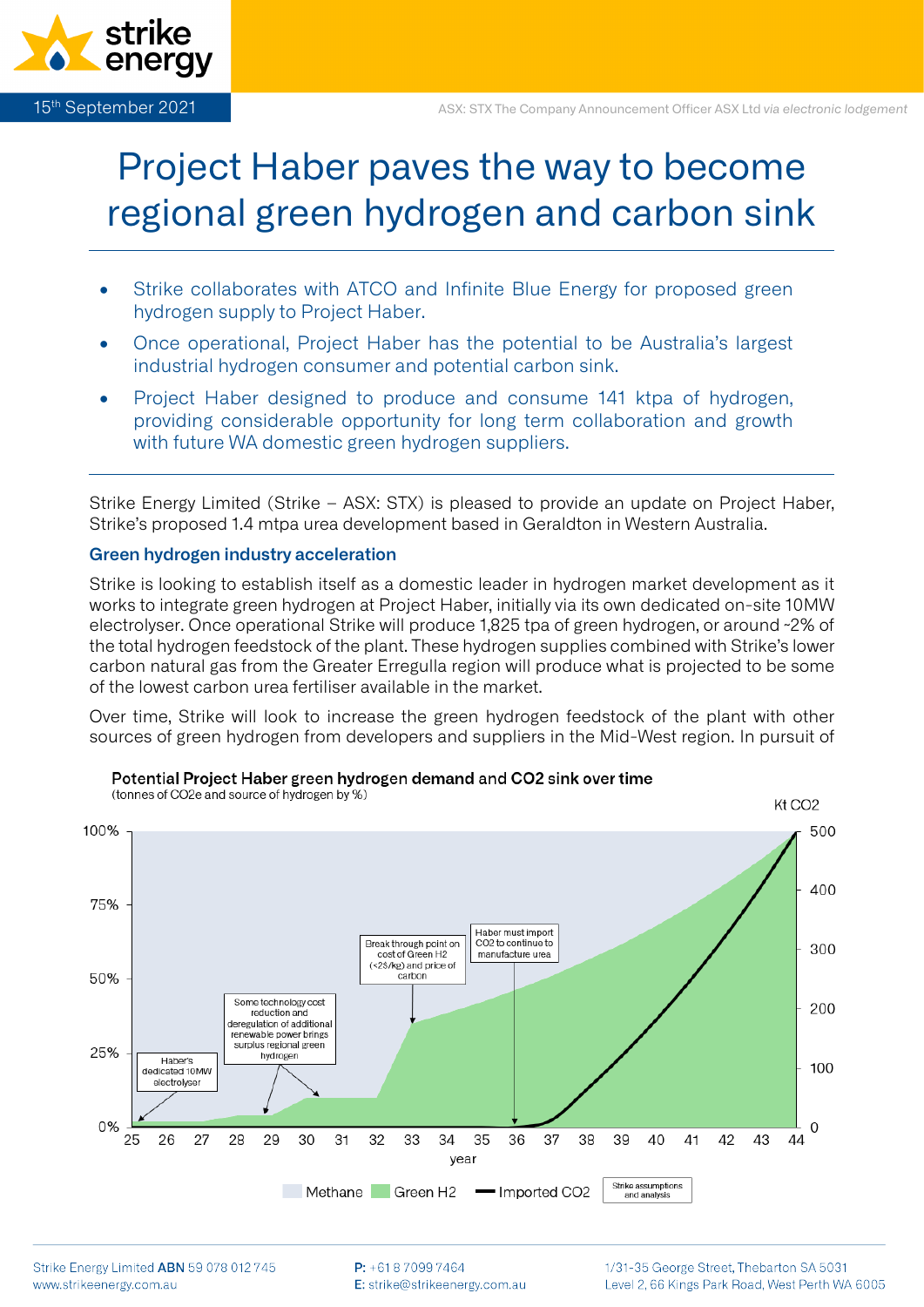

this and to further lower the carbon intensity of Project Haber's urea production, Strike has entered into a separate non-binding memorandum of understanding (MOU) with each of ATCO and Infinite Blue Energy (IBE) for collaboration on Mid-West infrastructure and importantly, green hydrogen offtake.

These agreements will facilitate alignment between the parties on the key infrastructure priorities for the Mid-West region and to petition for their development with the WA government, who is a major supporter of the State's aspiring hydrogen economy. The development of these key pieces of infrastructure (power transmission, desalinated water, pipeline corridors etc) also has the potential to improve the scale and speed of other projects in the region as the WA hydrogen economy looks to grow.

Project Haber is positioned to be at the centre of this growth with the potential to be the biggest industrial manufacturing opportunity for domestic green hydrogen in the country, via being a ready buyer and consumer for green hydrogen offtake.

# **Project Haber to transition into a carbon sink**

At the upper limits based on engineering from Technip Energies, Project Haber could displace approximately 139 kilo tonnes per annum (ktpa) or 390 tonnes per day (tpd) of methane linked hydrogen with green hydrogen sourced from the Mid-West.

Once Project Haber exceeds 40% of green hydrogen in its hydrogen feedstock mix the plant will be required to start importing carbon dioxide in order to continue manufacturing urea fertiliser. This creates an exciting opportunity for Project Haber to import approximately 500 ktpa of  $CO<sub>2</sub>$ from neighbouring carbon intensive and hard to abate heavy industry, therefore, acting as a sink to productively utilise third party industrial emissions.

# **CEO & Managing Director, Stuart Nicholls said:**

*"Project Haber continues to progress as the economics, carbon and collective benefits combine to make a compelling and beneficial investment for Strike, WA and Australia's agricultural and farming communities.* 

*"Progression of these MOUs with two of the key green hydrogen developers in the Mid-West is a great step in accelerating the WA hydrogen economy.* 

*"Incorporating green hydrogen in Project Haber's urea production process will enable Strike to produce some of the lowest carbon urea possible and potentially create one of Australia's largest carbon sinks, moving Strike into carbon negative territory."*

# **Infinite Blue Energy**

IBE's green hydrogen foundation project at Arrowsmith is located North of Perth and approximately 100km South of Project Haber. The project is forecast to produce 25tpd expanding to 265tpd. Green hydrogen will be produced by the IBE facility using renewable energy from solar (95MW) and wind (114MW) with expansion to 3GW, that displaces 118,000 and 1,300,000 tonnes respectively per annum of  $CO<sub>2</sub>$  emissions. The project is expected to come online in 2022 and serve the domestic WA markets with its proposed expansion being aligned on timing to support the ongoing growth of green hydrogen consumption at Project Haber.

# **ATCO**

ATCO in conjunction with Australian Gas Infrastructure Group (AGIG) are developing the Clean Energy Innovation Park (CEIP). The CEIP is intended to be Australia's first commercial scale green hydrogen supply chain, including a 10MW electrolyser capable of producing up to 4.3 tonnes of hydrogen per day, along with storage.

The CEIP is planned to be co-located with the 180MW Warradarge Wind Farm in Western Australia's Mid-West, which will provide the renewable energy to power the electrolyser.